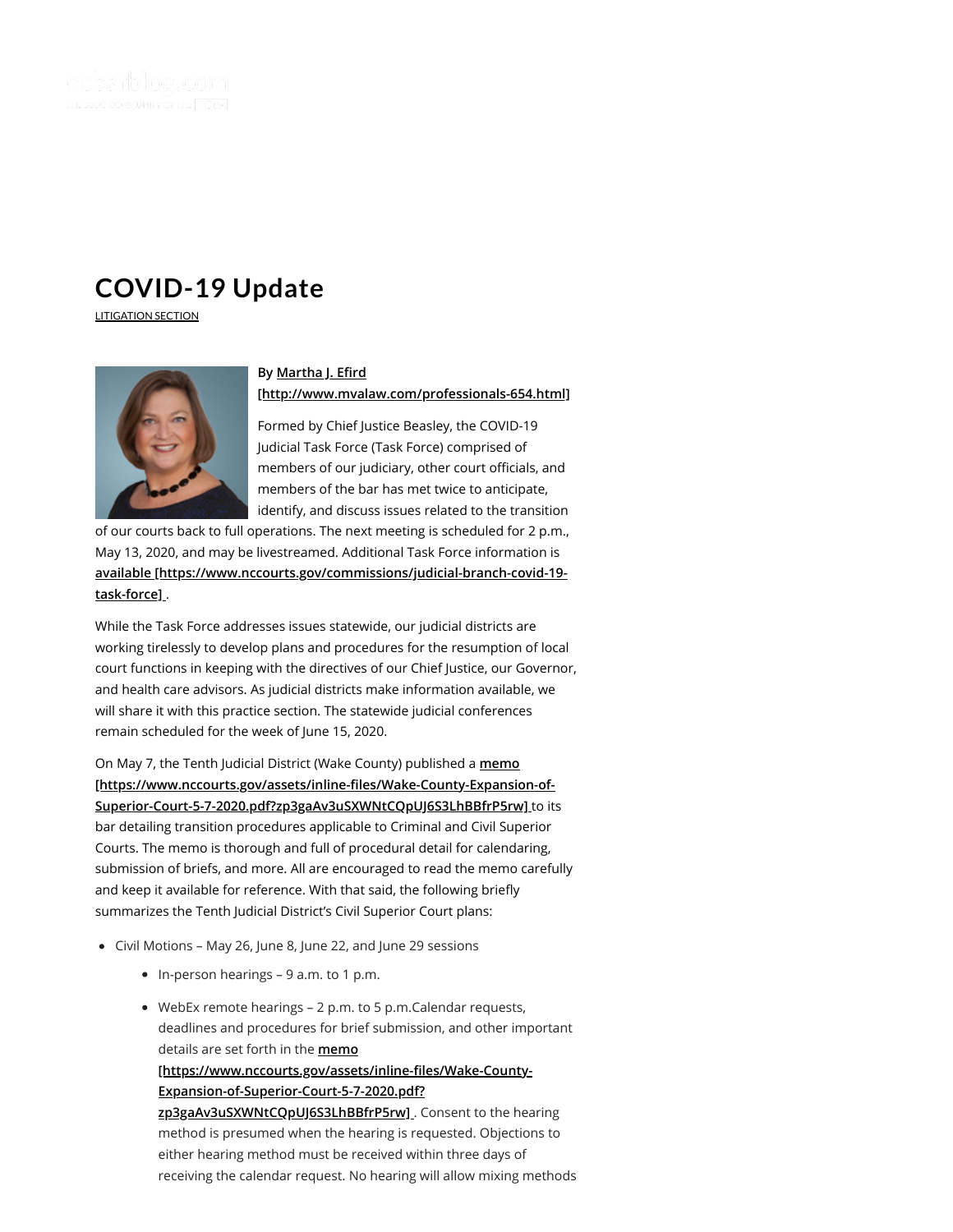of participation. Trial Court Administrator Kellie Myers, **[Kellie.z.myers@nccourts.org \[mailto:Kellie.z.myers@nccourts.org\]](mailto:Kellie.z.myers@nccourts.org)** , [and Trial Court Coordinator Lisa Tucker,](mailto:lisa.r.tucker@nccourts.org) **lisa.r.tucker@nccourts.org [mailto:lisa.r.tucker@nccourts.org]** , will manage calendaring and related acts for hearings. To the extent possible, hearings will be open to observers through WebEx for remote hearings, or in person for live hearings. Capacity limits and restrictions will be posted on courtroom doors for the in-person hearings.

- Civil Administrative Calendar For trials continued from dates after March 16, 2020, counsel are encouraged to submit a proposed Amended Case Management Order to **lisa.r.tucker@nccourts.org [\[mailto:lisa.r.tucker@nccourts.org\]](mailto:lisa.r.tucker@nccourts.org)** . For cases where no proposed Amended CMO is submitted, counsel will be required to attend an administrative session (date to be determined) where a new trial date will be set. When setting trial dates, priority will be given based upon peremptory settings, statutory priorities, and age of cases.
- NCGS § 1-267.1 Three Judge Panel Cases Hearing requests with a copy of the motion must be submitted electronically to **[Kellie.z.myers@nccourts.org \[mailto:Kellie.z.myers@nccourts.org\]](mailto:Kellie.z.myers@nccourts.org)** and **[adam.h.steele@nccourts.org \[mailto:adam.h.steele@nccourts.org\]](mailto:adam.h.steele@nccourts.org)** .

The Tenth Judicial District has provided great detail and clarity for practitioners. We thank them always and especially during this critical time for our courts for their attention to detail to promote justice. We anticipate additional guidance for District Courts in Wake County will likely be forthcoming this week.

Practitioners with cases in other counties should periodically check the **county [announcements page \[https://www.nccourts.gov/covid-19-coronavirus](https://www.nccourts.gov/covid-19-coronavirus-updates/covid-19-county-updates)updates/covid-19-county-updates]** on the North Carolina Judicial Branch website for announcements, scheduling, and up-to-date information on how each court is operating.

MAY 11, 2020 /

#### **TAGS:** [COVID-19](https://ncbarblog.com/tag/covid-19/)

### **Share this entry**



## **You might also like**